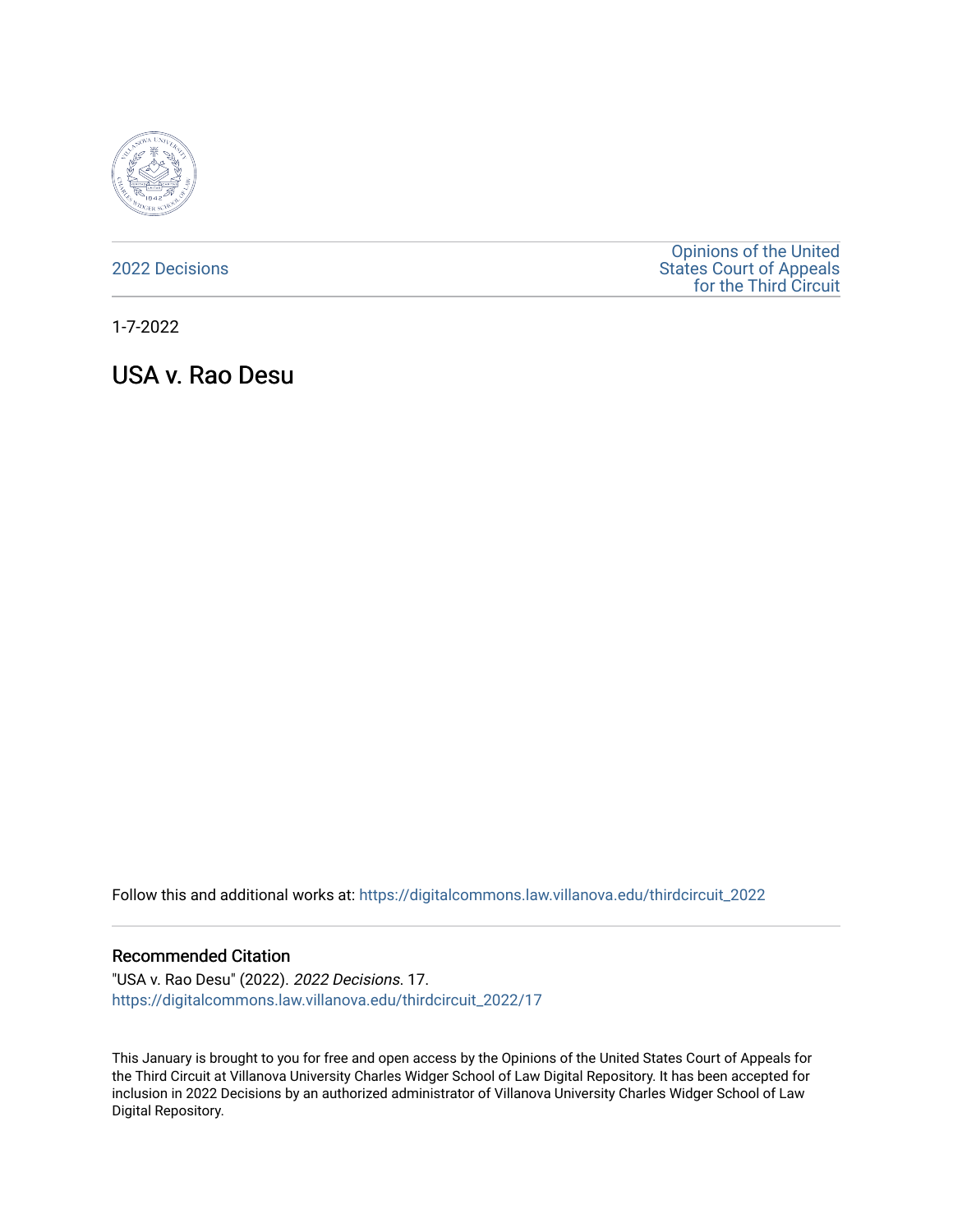#### **PRECEDENTIAL**

# UNITED STATES COURT OF APPEALS FOR THE THIRD CIRCUIT

\_\_\_\_\_\_\_\_\_\_\_\_

No. 20-2962 \_\_\_\_\_\_\_\_\_\_\_\_

## UNITED STATES OF AMERICA

v.

RAO DESU, Appellant

\_\_\_\_\_\_\_\_\_\_\_\_

On Appeal from the United States District Court for the District of New Jersey (D.C. Criminal No. 3-18-cr-00613-001) District Judge: Honorable Michael A. Shipp

Submitted: June 25, 2021

\_\_\_\_\_\_\_\_\_\_\_\_

Before: CHAGARES, *Chief Judge,* PORTER, and ROTH, *Circuit Judges*.

> (Filed: January 7, 2022) \_\_\_\_\_\_\_\_\_\_\_\_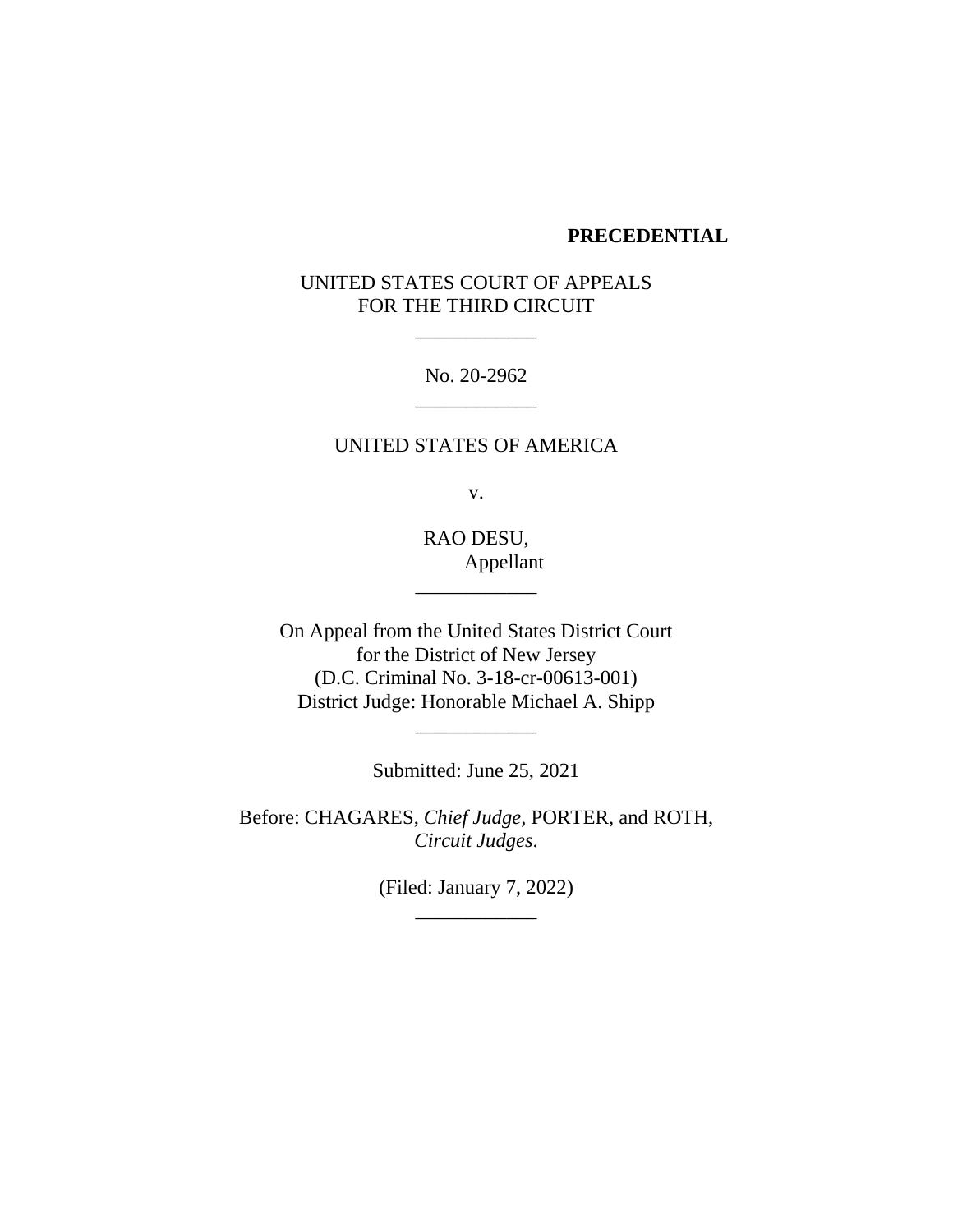Jay R. Nanavati Kostelanetz & Fink 601 New Jersey Avenue, N.W., Suite 620 Washington D.C. 20001

Caroline Rule Kostelanetz & Fink 7 World Trade Center, 34th Floor New York, New York 10007

*Counsel for Appellant Rao Desu*

Mark E. Coyne John F. Romano Office of the United States Attorney 970 Broad Street, Room 700 Newark, New Jersey 07102

*Counsel for Appellee United States of America*

# OPINION OF THE COURT \_\_\_\_\_\_\_\_\_\_\_\_

\_\_\_\_\_\_\_\_\_\_\_\_

PORTER, *Circuit Judge*.

A jury found that Rao Desu underreported his cash earnings at two of his pharmacies and convicted him of tax fraud. Among his arguments on appeal, Desu asserts that the District Court erred when it denied his motion for an evidentiary hearing as provided in *Franks v. Delaware*, 438 U.S. 154 (1978). His appeal presents the opportunity to clarify the standard we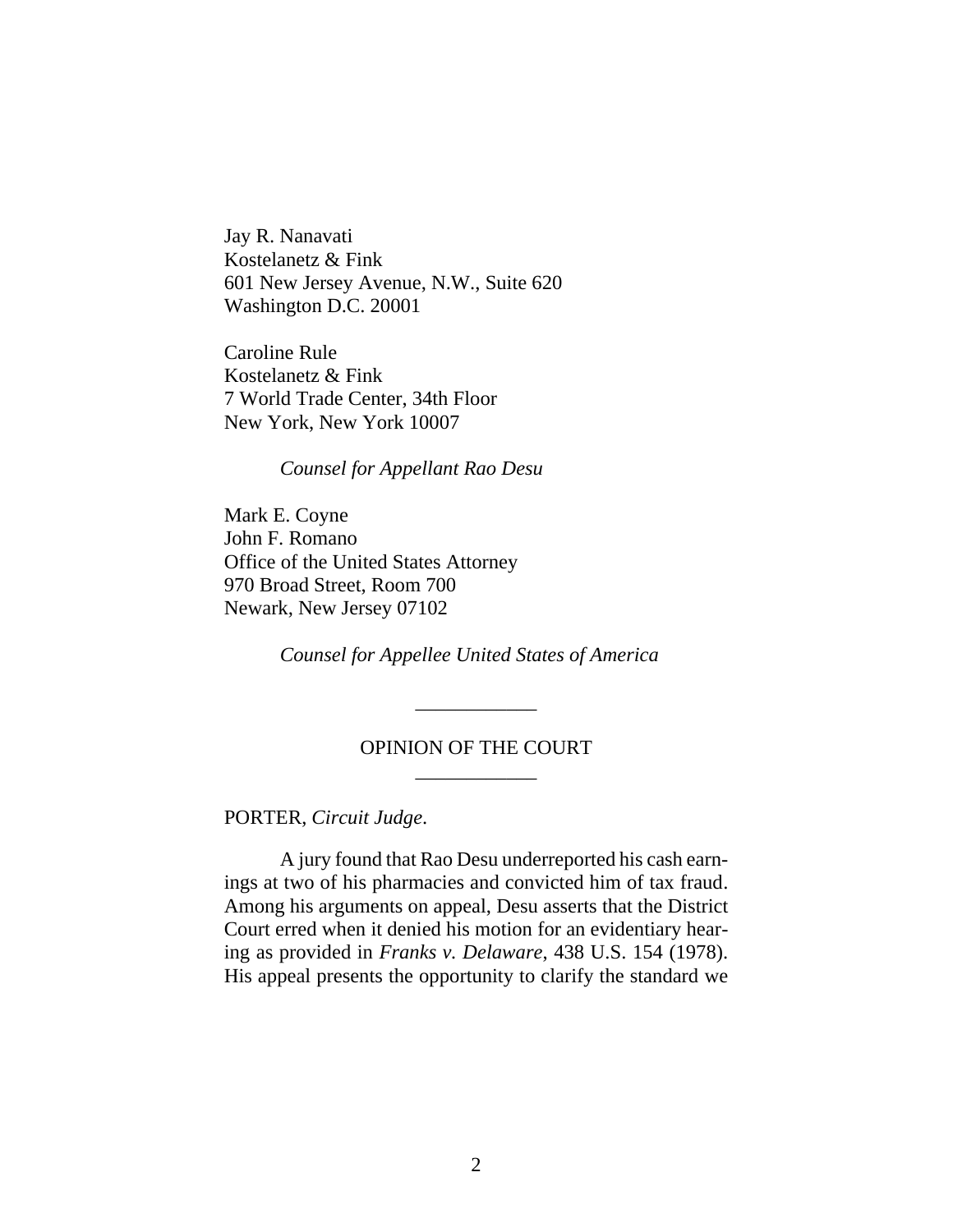should use to review a district court's application of the twoelement test provided in *Franks* for deciding motions for evidentiary hearings. For the first element, we will review for clear error a district court's determination regarding whether a false statement in a warrant application was made with reckless disregard for the truth. For the second element, we will review de novo a district court's substantial-basis review of a magistrate judge's probable cause determination. Under this standard of review, the District Court did not err in denying Desu's motion for an evidentiary hearing. All of Desu's remaining arguments fail, so we will affirm the District Court's judgment.

I

For several years, Desu co-owned Heights Pharmacy with Darshna Desai. Desai managed the pharmacy's operations. Each day, Desai would collect the pharmacy's cash earnings and deposit only a small portion of that cash into the pharmacy's bank account, leaving the rest undeposited. After paying for certain items out of the undeposited cash, such as part of Desai's salary and unused vacation time, Desai split the remaining undeposited cash between herself and Desu. Desai delivered Desu's portion to Desu's home. By keeping the cash out of the Heights Pharmacy bank account, Desu and Desai kept the cash earnings off Heights Pharmacy's general ledger. In turn, Heights Pharmacy's accountants underreported the pharmacy's revenue on Heights Pharmacy's tax returns by relying on the revenue figures found in the general ledger. This underreporting on Heights Pharmacy's tax returns led to underreported net income on Desu's individual income tax returns.

To keep track of their undeposited cash earnings, Desai recorded the amount of undeposited cash on a copy of each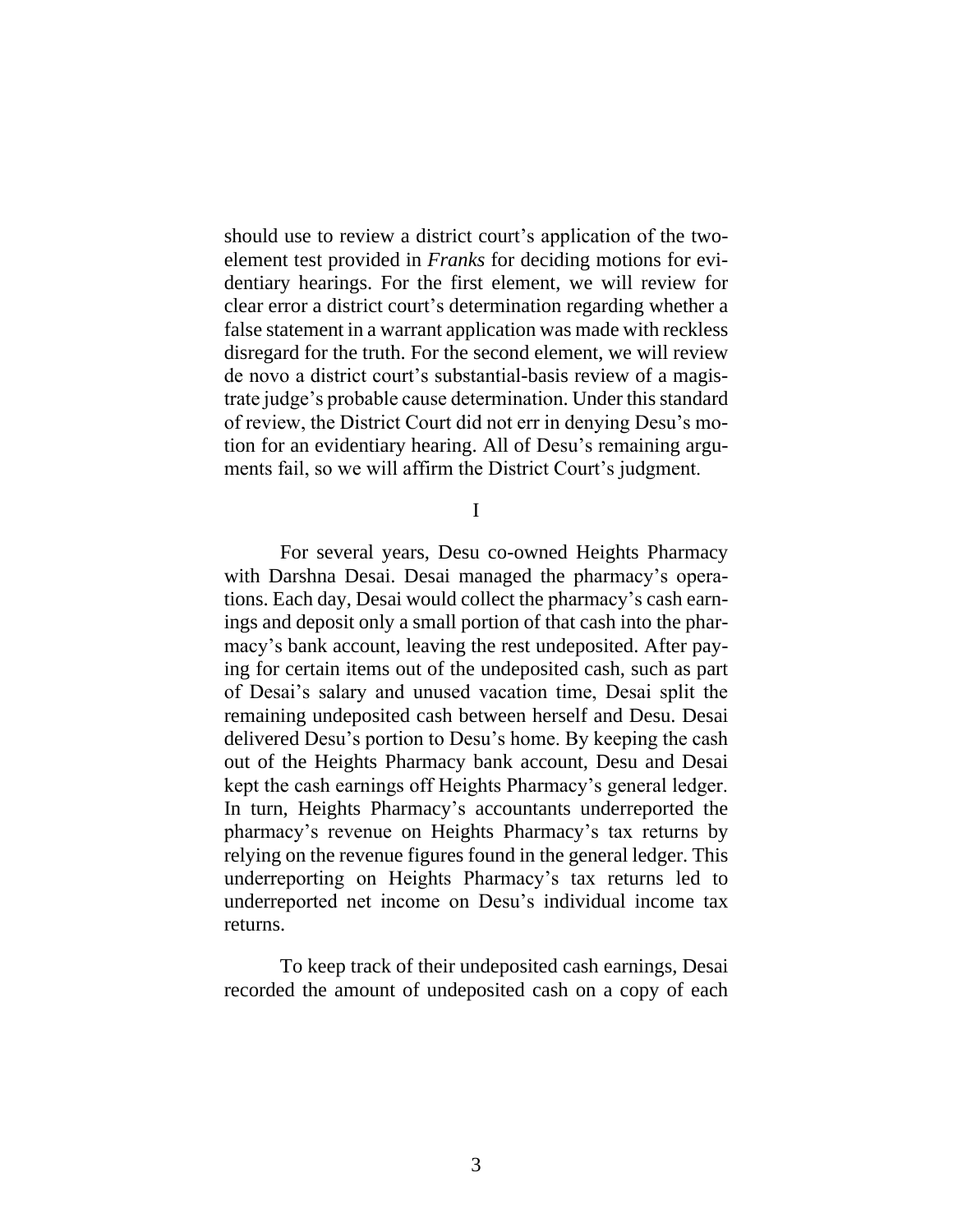day's bank deposit slip using a coding system. Desai retained the copies for a period of time before destroying them. Desai also maintained a notebook in which she recorded the cash split between her and Desu. Following a government investigation, Desai and her husband, Pritesh Desai, pleaded guilty and agreed to testify against Desu.

In addition to Heights Pharmacy, Desu co-owned a second pharmacy, Arthur Avenue Pharmacy, with Manish Pujara. Similar to the scheme at Heights Pharmacy, Desu and Pujara kept the cash earnings off Arthur Avenue Pharmacy's general ledger by not depositing the cash into Arthur Avenue Pharmacy's bank account. The general ledger's understatement of revenue enabled Desu to underreport his income on his individual tax return. Like the Desais, Pujara testified against Desu to obtain a favorable outcome with the government.

A grand jury indicted Desu on six counts, including two counts of violating 18 U.S.C. § 371 for conspiracy to "imped[e], impair[], obstruct[], and defeat[] the lawful government functions of the IRS to ascertain, compute, assess, and collect income taxes." App. 94, 100. It also indicted Desu on four counts of willfully assisting in the preparation and presentation of materially false tax returns. A jury convicted Desu on all counts. Desu timely appealed.<sup>1</sup>

Desu makes six arguments on appeal: (1) the jury received a faulty government exhibit for use in its deliberations, thus entitling him to a new trial; (2) two counts in the indictment fail to state an offense under *Marinello v. United* 

<sup>&</sup>lt;sup>1</sup> The District Court had jurisdiction under 18 U.S.C. § 3231. We have jurisdiction under 28 U.S.C. § 1291 and 18 U.S.C. § 3742.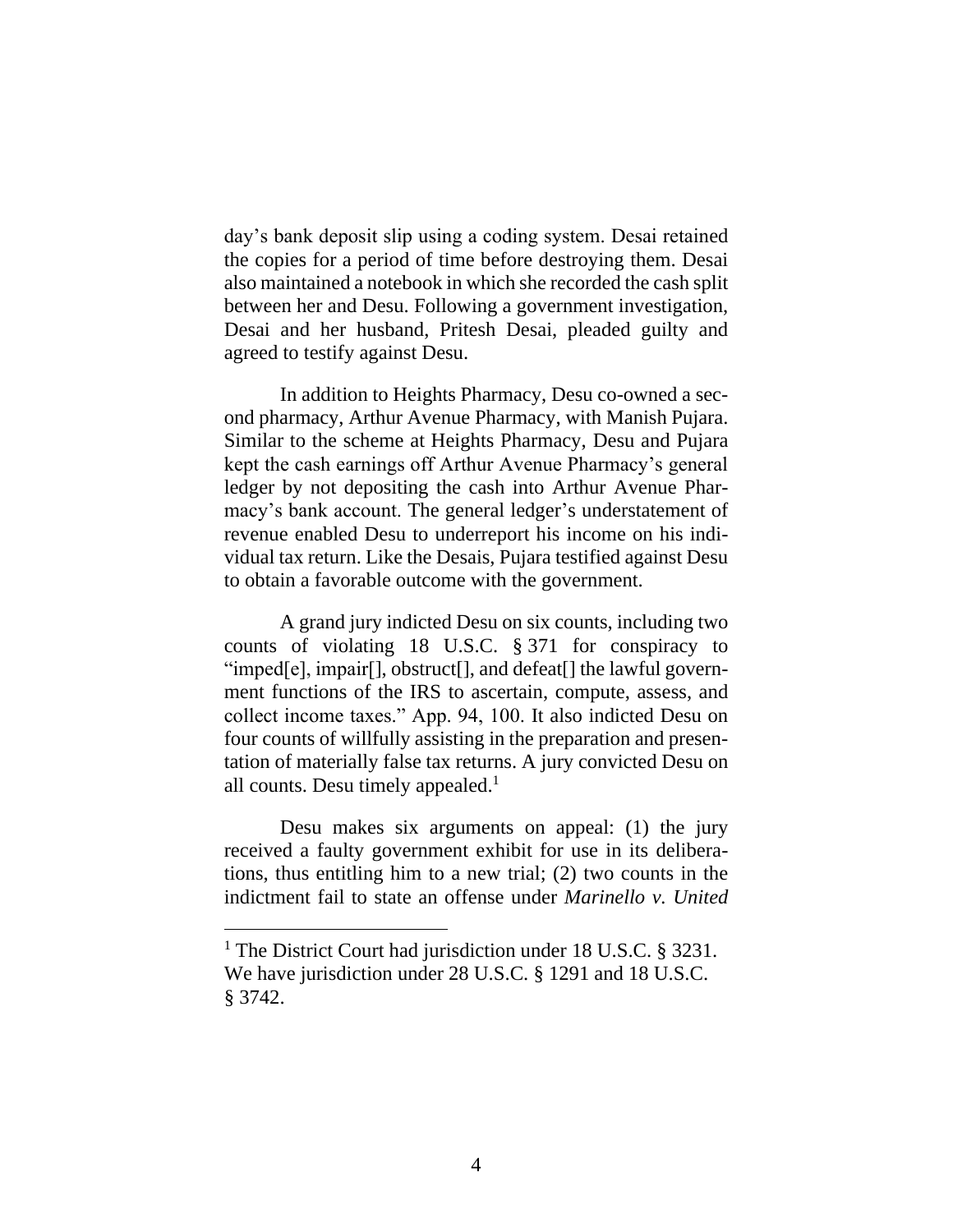*States*, 138 S. Ct. 1101 (2018); (3) the District Court erred in excluding testimony regarding the Desais' cash transactions on relevancy grounds; (4) the District Court erred in denying an evidentiary hearing under *Franks v. Delaware*; (5) the government constructively amended the indictment; and (6) the District Court erred at sentencing by failing to account for certain deductions and exclusions in Desu's income when calculating the tax loss incurred by the government. All six arguments fail.

#### II

### A

Desu first argues that he should have received a new trial because the jury received a faulty copy of Exhibit 450 for use in its deliberations. Exhibit 450 was a DVD that was supposed to contain thousands of pages of bank records for Heights Pharmacy's bank account. But the copy was missing records for several years in the relevant time period.

At the close of evidence and before deliberations began, Desu's counsel signed a statement addressed to the District Court affirming that "[c]ounsel for the . . . Defendant . . . have reviewed the exhibits and agree that all exhibits in the Court's possession are the exhibits that have been admitted and moved into evidence and should therefore be provided to the jury for deliberations." App. 2283. After trial, the government realized that Exhibit 450 was incomplete and notified the District Court and Desu.

Desu moved for a new trial based on the government's revelation. He argued that two exhibits summarizing the total cash skimmed, Exhibits 503 and 505, should not have been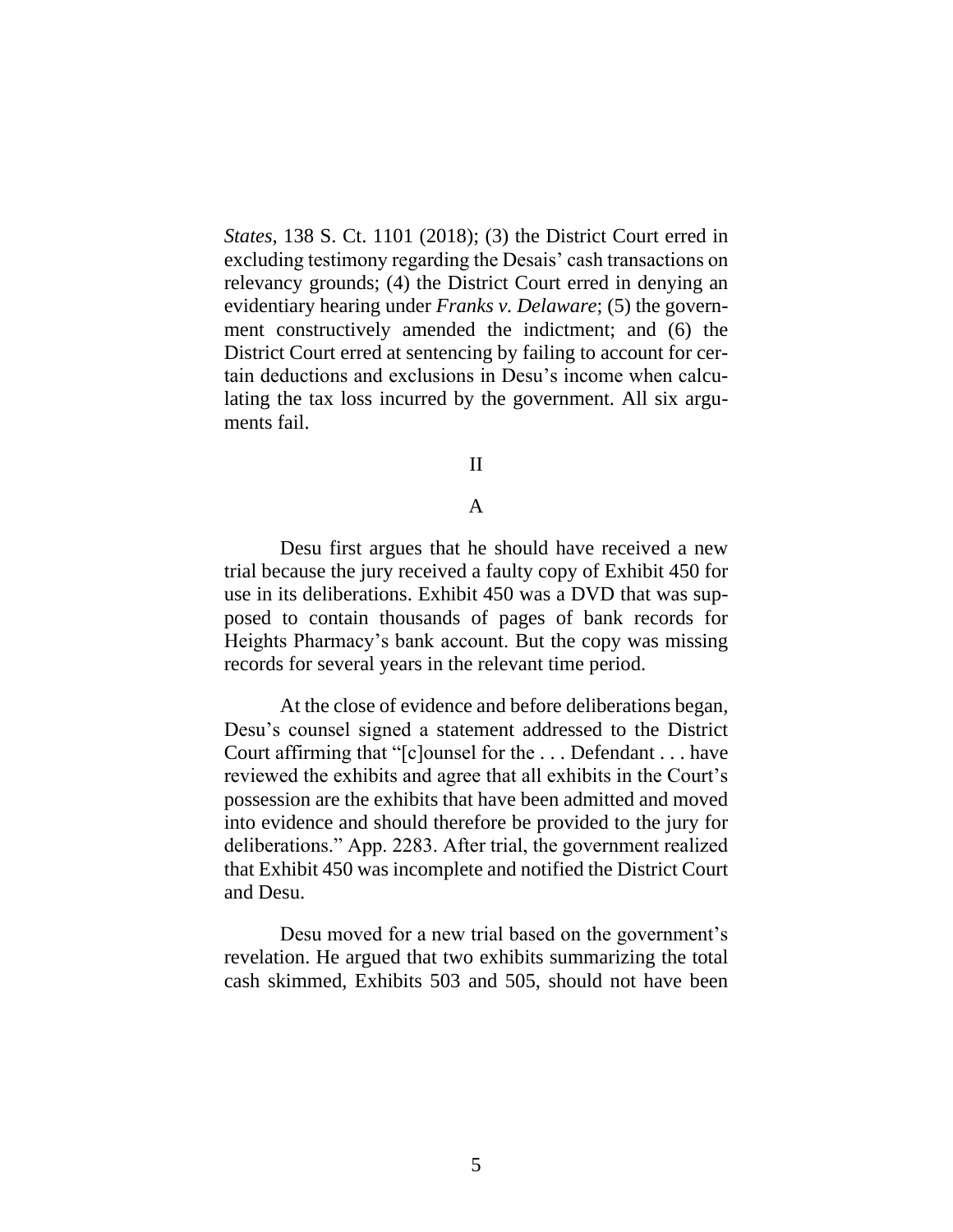admitted because they relied on the records missing from Exhibit 450. Desu also argued that the missing bank records would have shown cash deposits appearing in Heights Pharmacy's bank account. Evidence of these deposits allegedly would have rebutted the government's theory that Desu and Desai skimmed most of the cash from Heights Pharmacy. The District Court held that Desu had waived his two arguments concerning Exhibit 450's defect when his counsel certified that they had reviewed the exhibits.

B

When a defendant fails to "lodge a contemporaneous objection" and instead "raise[s] the issue for the first time in [a] motion for a new trial," we review the district court's ruling for plain error. *United States v. Kolodesh*, 787 F.3d 224, 230 n.4 (3d Cir. 2015). Under that standard, we will grant relief to Desu if:

> (1) there is an "error"; (2) the error is "clear or obvious, rather than subject to reasonable dispute"; (3) the error "affected the appellant's substantial rights, which in the ordinary case means" it "affected the outcome of the district court proceedings"; and (4) "the error seriously affect[s] the fairness, integrity or public reputation of judicial proceedings."

*United States v. Marcus*, 560 U.S. 258, 262 (2010) (alteration in original) (quoting *Puckett v. United States*, 556 U.S. 129, 135 (2009)).

Waiver is an "intentional relinquishment or abandonment of a known right." *United States v. Olano*, 507 U.S. 725,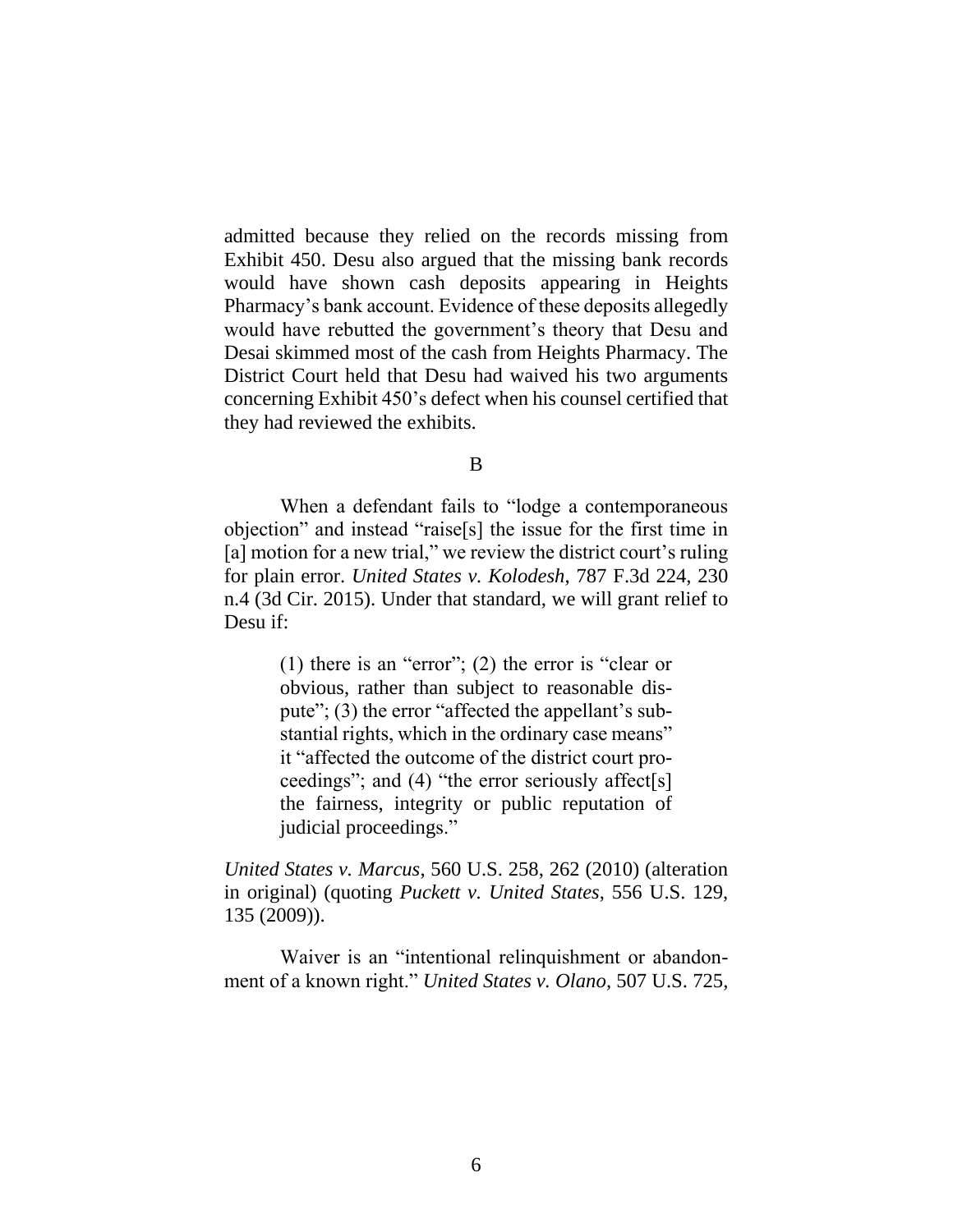733 (1993) (internal quotation marks omitted) (quoting *Johnson v. Zerbst*, 304 U.S. 458, 464 (1938)). We will reverse the District Court only if it clearly or obviously erred by ruling that Desu's counsel's certification was an intentional relinquishment of a known right. *See Marcus*, 560 U.S. at 262. The District Court ruled that Desu's counsel's certification demonstrated knowledge of the right to object to the use of Exhibit 450 ("[we] have reviewed the exhibits," App. 2283) and the intent to forego an objection (the exhibits should "be provided to the jury for deliberations," App. 2283). Even assuming an error by the District Court, the error was not clear or obvious. *See United States v. James*, 955 F.3d 336, 344–45 (3d Cir. 2020) (holding that a defendant had waived an argument by failing to object to the admission of a demonstrative aid when the government allowed the defendant to review the aid in advance of trial and the defendant objected to a similar demonstrative aid). Given our holding on the second *Olano* prong, we do not need to address the remaining steps of the plain-error standard.

#### III

### A

Desu next argues that the two counts in the indictment alleging violations of 18 U.S.C. § 371 fail to state an offense. In those counts, the government alleges that Desu conspired "to defraud the IRS by impeding, impairing, obstructing, and defeating the lawful government functions of the IRS to ascertain, compute, assess, and collect income taxes," a crime known as a *Klein* conspiracy.<sup>2</sup> App. 94, 100. Desu claims that

<sup>2</sup> The counts allege that Desu violated 18 U.S.C. § 371, which prohibits conspiring "to defraud the United States, or any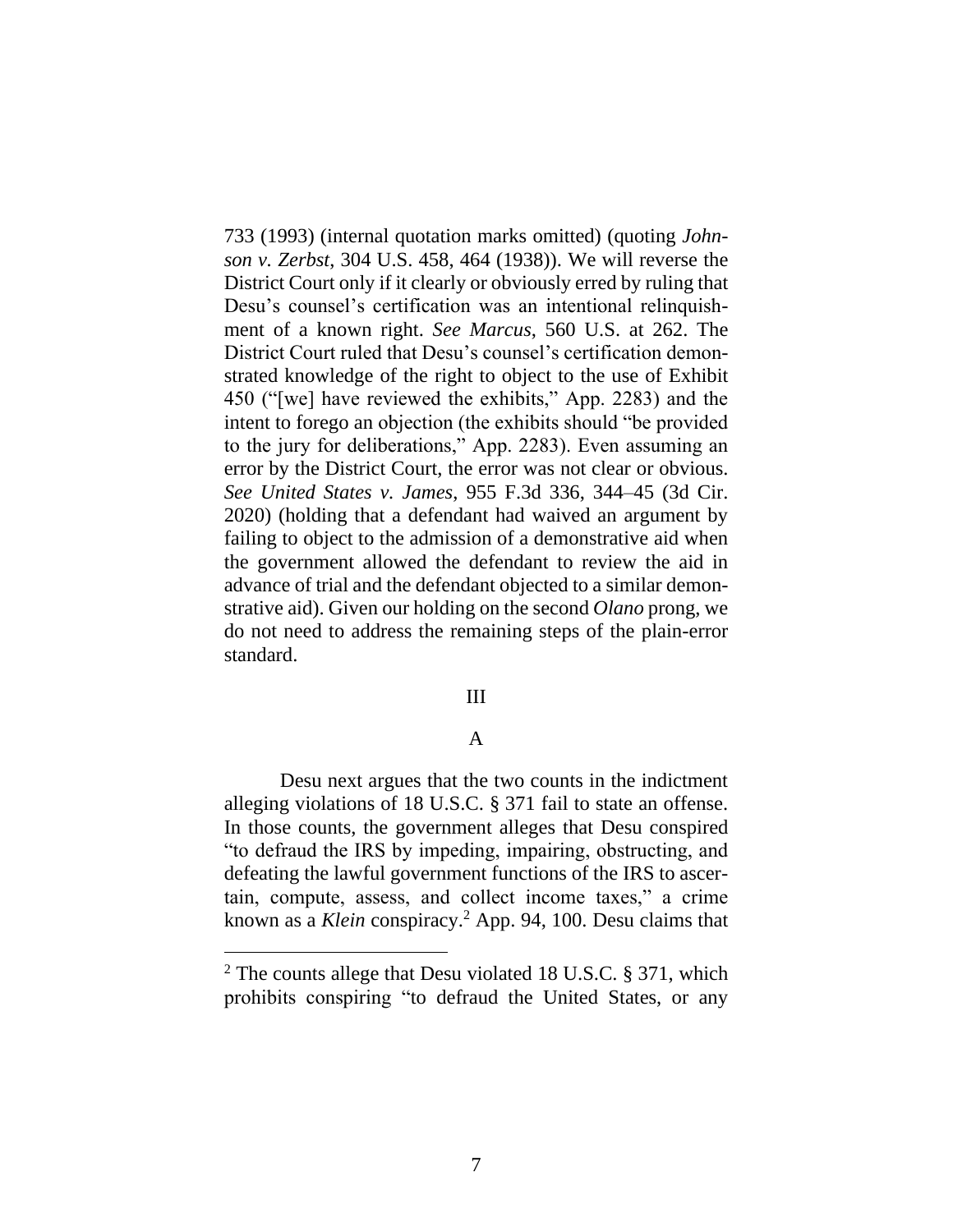both counts fail to state an offense under *Marinello v. United States*, 138 S. Ct. 1101 (2018). In *Marinello*, the Supreme Court held that to convict someone of obstructing or impeding the administration of the Internal Revenue Code under 26 U.S.C. § 7212(a), the government must prove that a '"nexus' [existed] between the defendant's conduct and a particular administrative proceeding, such as an investigation, an audit, or other targeted administrative action." *Id.* at 1109. Desu claims that both counts fail to state an offense because they do not allege that an investigation was pending when he committed the conspiracies as required by *Marinello* in the separate but similar statute.

According to Federal Rule of Criminal Procedure 12(b)(3), a party must raise a claim for "failure to state an offense" by "pretrial motion if the basis for the motion is then reasonably available and the motion can be determined without a trial on the merits." "If a party does not meet the deadline for making a Rule 12(b)(3) motion, the motion is untimely. But a court may consider the defense, objection, or request if the party shows good cause." Fed. R. Crim. P. 12(c)(3).

The grand jury indicted Desu on October 11, 2018, nearly seven months after the Supreme Court issued *Marinello*

agency thereof in any manner or for any purpose." The language in the indictment differs from the statutory language and comes from *United States v. Klein*, 247 F.2d 908 (2d Cir. 1957), which held that "obstruct[ing] one of [the IRS's] lawful governmental functions by deceit" is a crime under 18 U.S.C. § 371. *Id.* at 916 (internal quotation marks omitted) (quoting *Hammerschmidt v. United States*, 265 U.S. 182, 188 (1924)); *see also United States v. McKee*, 506 F.3d 225, 239 (3d Cir. 2007) (recognizing the so-called *Klein* conspiracy).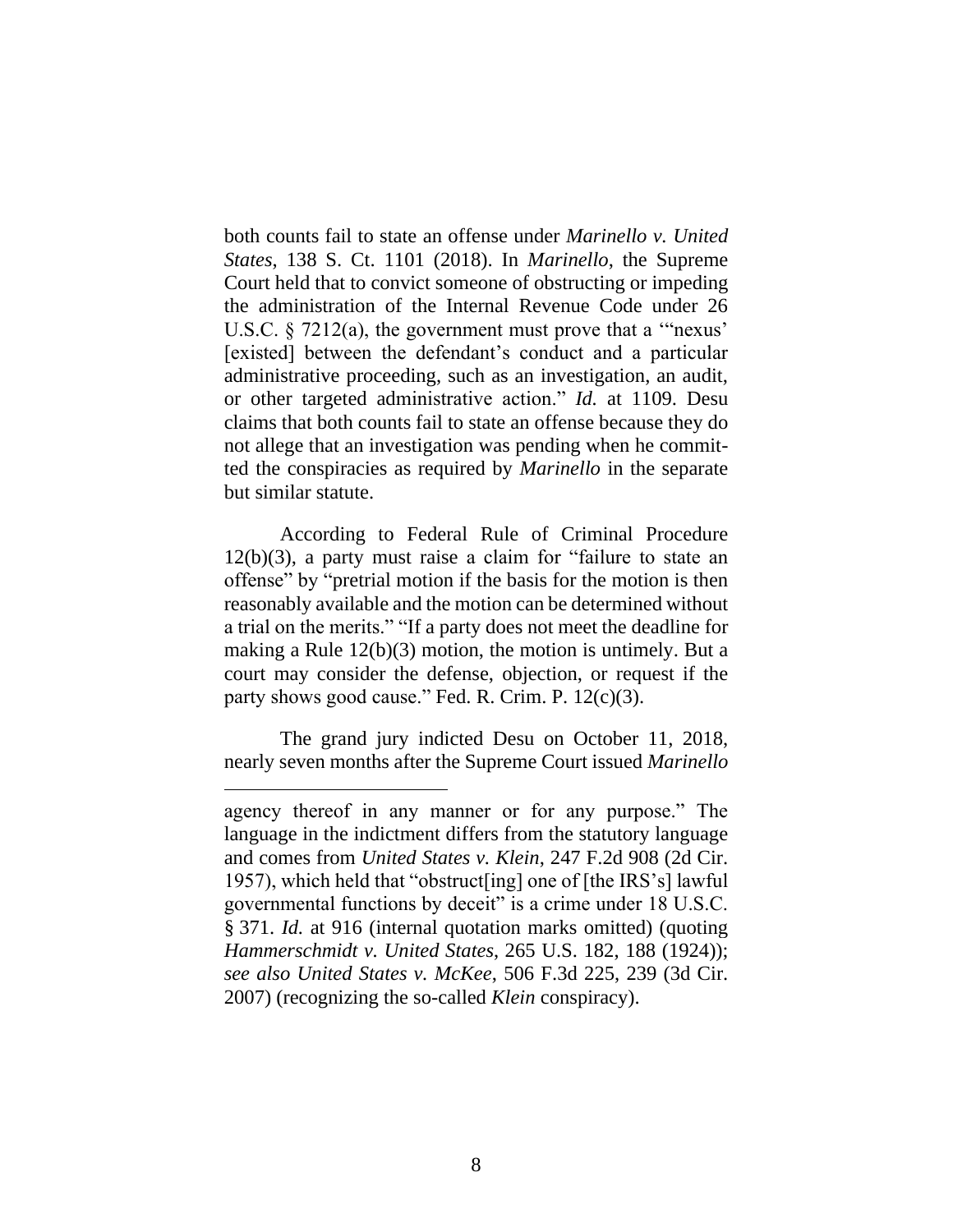in March 2018. Desu did not raise his *Marinello* argument until he filed a post-conviction motion for acquittal, so it was untimely under Rule 12. The District Court refused to consider Desu's *Marinello* argument because he failed to raise it before trial and Desu did not show "good cause" for his untimeliness.

B

We review a district court's good cause ruling for abuse of discretion. *Davis v. United States*, 411 U.S. 233, 245 (1973). If we uphold a district court's "good cause" ruling, we will not consider the defendant's argument. *See United States v. Fattah*, 858 F.3d 801, 807 (3d Cir. 2017) ("[W]e will not consider any unpreserved arguments absent 'good cause.'" (quoting Fed. R. Crim. P.  $12(c)(3)$ ).

To establish good cause for his untimeliness, Desu argued that he needed to wait to use his *Marinello* argument while "lower courts determine[d] the implications of *Marinello* on *Klein* conspiracies." App. 2292. The District Court did not err, let alone abuse its discretion, in rejecting Desu's excuse. Desu waited for months to use an argument that he knew he could make at any time prior to the deadline imposed by Rule 12. Holding out for a more favorable legal landscape is not an appropriate excuse for delay. *See United States v. Daniels*, 803 F.3d 335, 352 (7th Cir. 2015) ("That additional case law later is handed down which may better support an argument does not constitute 'good cause.'").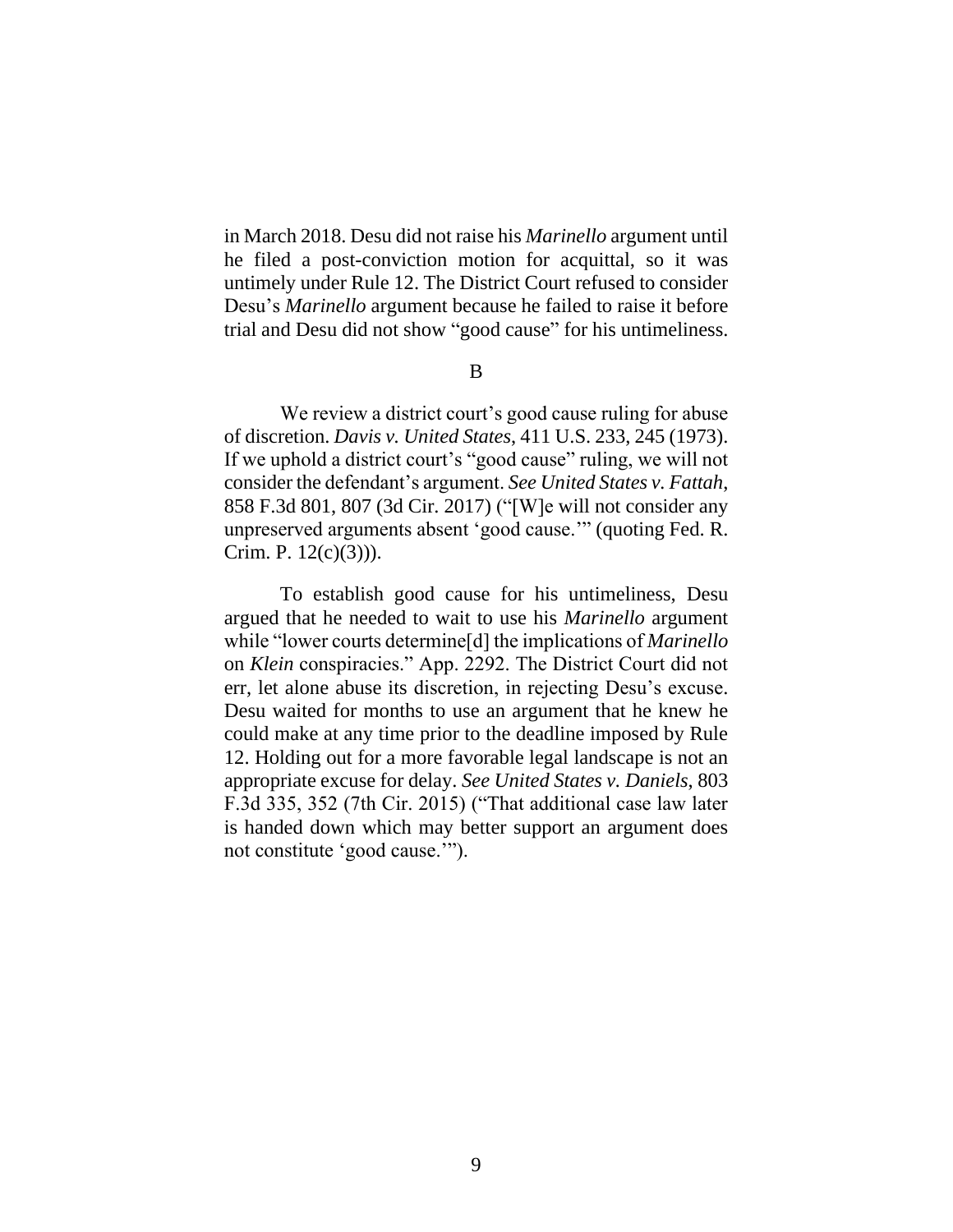IV

### A

For his third argument, Desu claims the District Court erred by denying his motion in limine "to permit evidence relevant to the disposition of cash." App. 160. Desu wanted Desai, Pritesh Desai, and "third-party witnesses" who "engaged in monetary transactions with the Desais" to testify about the cash transactions. App. 160. Desu argued that the testimony about the Desais' disposal of their cash was "relevant as it goes to the heart of [Desu's] defense that the stream of cash that is alleged to have been 'skimmed' and unreported from [Heights Pharmacy] is significantly less than the ocean of cash with which the Desais were flooded." App. 160.

According to Desu, there was a discrepancy between the amount of cash Desai allegedly collected from the cash skim and the amount of cash located in the Desais' bank accounts. This discrepancy could have meant that Desai actually skimmed more cash from Heights Pharmacy than the government alleged she did. Assuming the total cash skim from Heights Pharmacy remained the same, if Desai skimmed more cash than the government alleged, then Desu skimmed less, or none at all. This inference could have suggested that Desai did all the skimming and falsely implicated Desu in the scheme. Alternatively, the discrepancy between the alleged cash skimmed by Desai and the total cash in the Desais' bank accounts could have suggested that "there is some yet unexplained alternative source of the Desais' laundered cash which has not been disclosed." App. 163. To avoid scrutiny of this undisclosed source of cash, the Desais "point[ed] the finger at [Desu]." App. 163.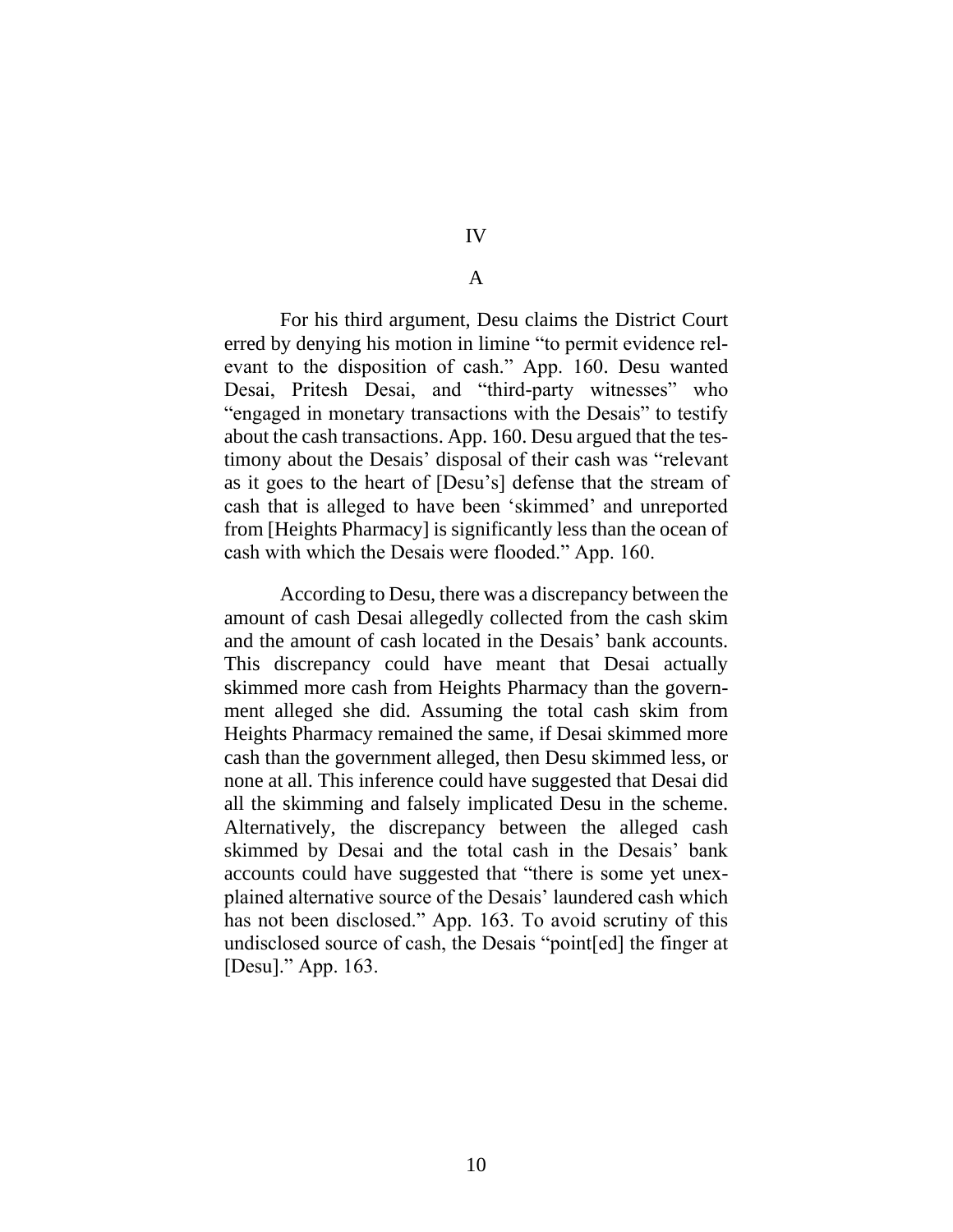Before ruling on the motion, the District Court pressed Desu's counsel for the names of the third-party witnesses and their cash transactions with the Desais. Desu's counsel listed the following individuals:

- 1. Tom Rillo: "He will testify that he received \$50,000 of cash from the Desais." App. 1307.
- 2. Pritesh Desai's father: "[H]e would . . . testify to the fact that he received cash from the Desai family. I believe it was . . . \$10,000, approximately." App. 1307.
- 3. Mukesh Desai: This person "received money from the Desais for . . . the purchase of a home." App. 1308.
- 4. Saumil Patel: "He received about \$42,000 in cash from the Desais." App. 1309.

The government opposed Desu's motion in limine, arguing that Desu sought to use the evidence of the cash transactions not to examine "the source of the [Desais'] money," but instead to examine "how the Desais spent their share of the money." App. 1311. The District Court agreed with the government and denied Desu's motion in limine on relevancy grounds.

#### B

"Evidence is relevant if: (a) it has any tendency to make a fact more or less probable than it would be without the evidence; and (b) the fact is of consequence in determining the action." Fed. R. Evid. 401. "We review evidentiary rulings for abuse of discretion." *United States v. DeMuro*, 677 F.3d 550,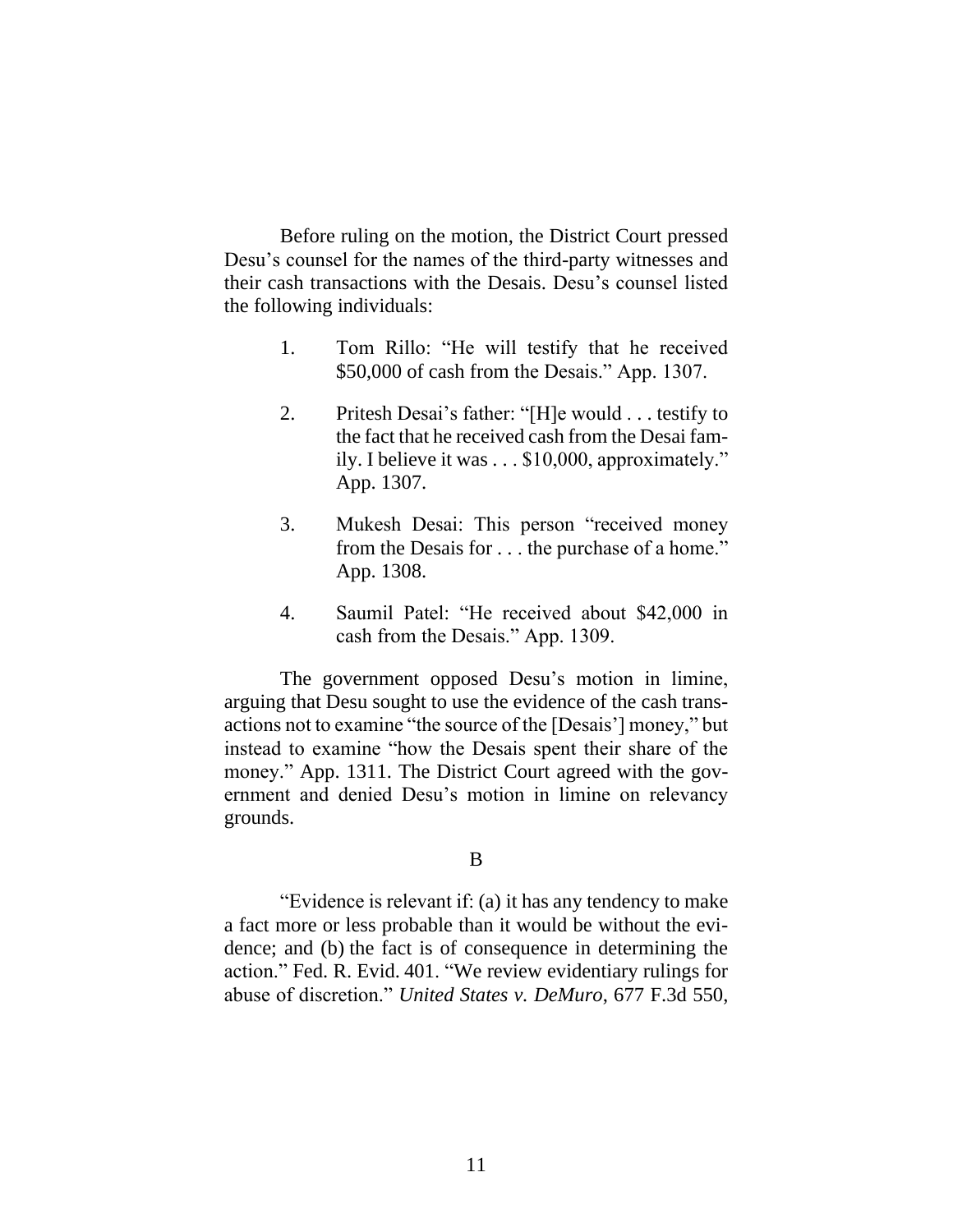557 (3d Cir. 2012) (citation omitted).

Evidence of a discrepancy between the amount of cash Desai skimmed and the amount of cash in the Desais' bank accounts might have been relevant to the case. Evidence of the discrepancy could also imply that the Desais wanted to point the finger at Desu to avoid scrutiny of their wrongdoing. But Desu was not seeking to introduce evidence of two amounts of cash and the resulting disparity between them. Rather, he was seeking to introduce evidence of how the Desais disposed of a small amount of the cash they possessed. Desu wanted four third-party witnesses to describe instances where the Desais disposed of a few hundred thousand dollars in a conspiracy in which the government accused Desai of skimming over one million dollars. Evidence of how the Desais disposed of a fraction of the cash skim does not suggest how much money they had in their bank accounts. Further, this evidence does not indicate that any numerical discrepancy existed between the bankaccount total and the cash-skim total. Thus, the evidence of the Desais disposing of their cash had no "tendency" to make a consequential "fact more or less probable." Fed. R. Evid. 401. 3

### V

# A

Desu also argues that the District Court erred in refusing to grant him an evidentiary hearing under *Franks v. Delaware*,

<sup>&</sup>lt;sup>3</sup> Desu argues that the District Court abused its discretion in denying his motion in limine under Federal Rule of Evidence 404(b). We do not need to reach this argument because the District Court properly denied the motion in limine on relevancy grounds.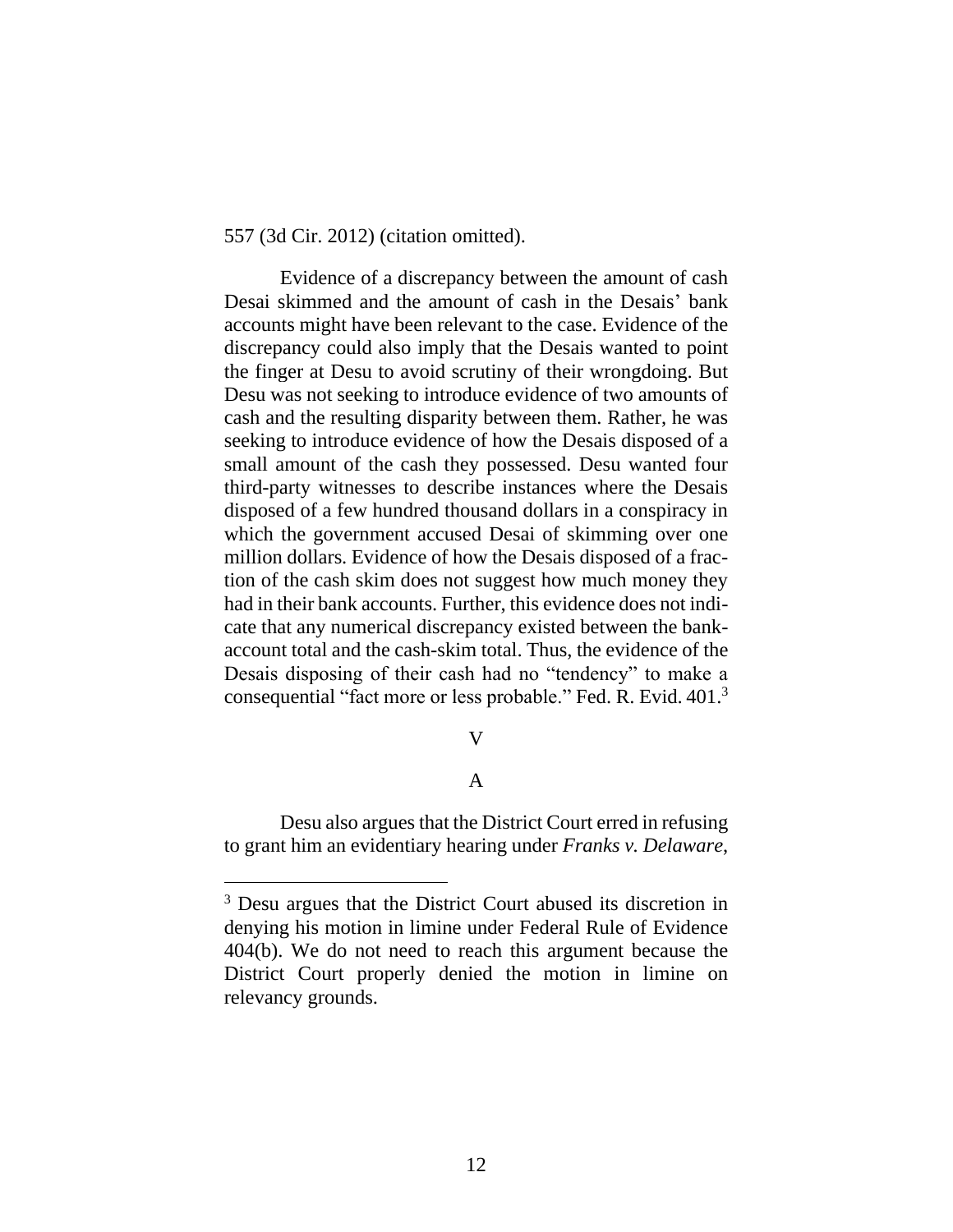438 U.S. 154 (1978). During the investigation of Desu prior to his indictment, Kenneth Connaughton, a special agent with the Department of Justice, applied for a warrant to search Desu's home. To establish probable cause for the warrant, Connaughton submitted an affidavit detailing evidence of Desu's wrongdoing. The affidavit relied on evidence seized from Desai's residence under a previous search warrant; witness interviews with Desai, Pritesh Desai, and others; a notebook provided by Desai containing a record of the cash skim; an interview with Desu; and an audio-recording of a conversation between Desu and Desai. A magistrate judge issued the warrant. After the government executed the search warrant, Desu filed a motion for a *Franks* hearing with the goal of suppressing the evidence seized as a result of the search. Desu argued that Connaughton made material omissions and misstatements in the affidavit with reckless disregard for the truth. The District Court orally denied Desu's motion for a *Franks* hearing. It found that each of the supposed omissions or misstatements was not made with reckless disregard for the truth or was not material.

B

To obtain a *Franks* hearing, a defendant must establish (1) that a warrant application contained false statements made with reckless disregard for the truth and (2) that the remaining truthful statements, standing alone, do not establish probable cause. *Franks*, 438 U.S. at 171–72. The defendant must prove his allegations by a "substantial preliminary showing." *Id.* at 170. To carry his burden, Desu cannot "rest on mere conclusory allegations or a 'mere desire to cross-examine,' but rather must present an offer of proof contradicting the affidavit, including materials such as sworn affidavits or otherwise reliable statements from witnesses." *United States v. Yusuf*, 461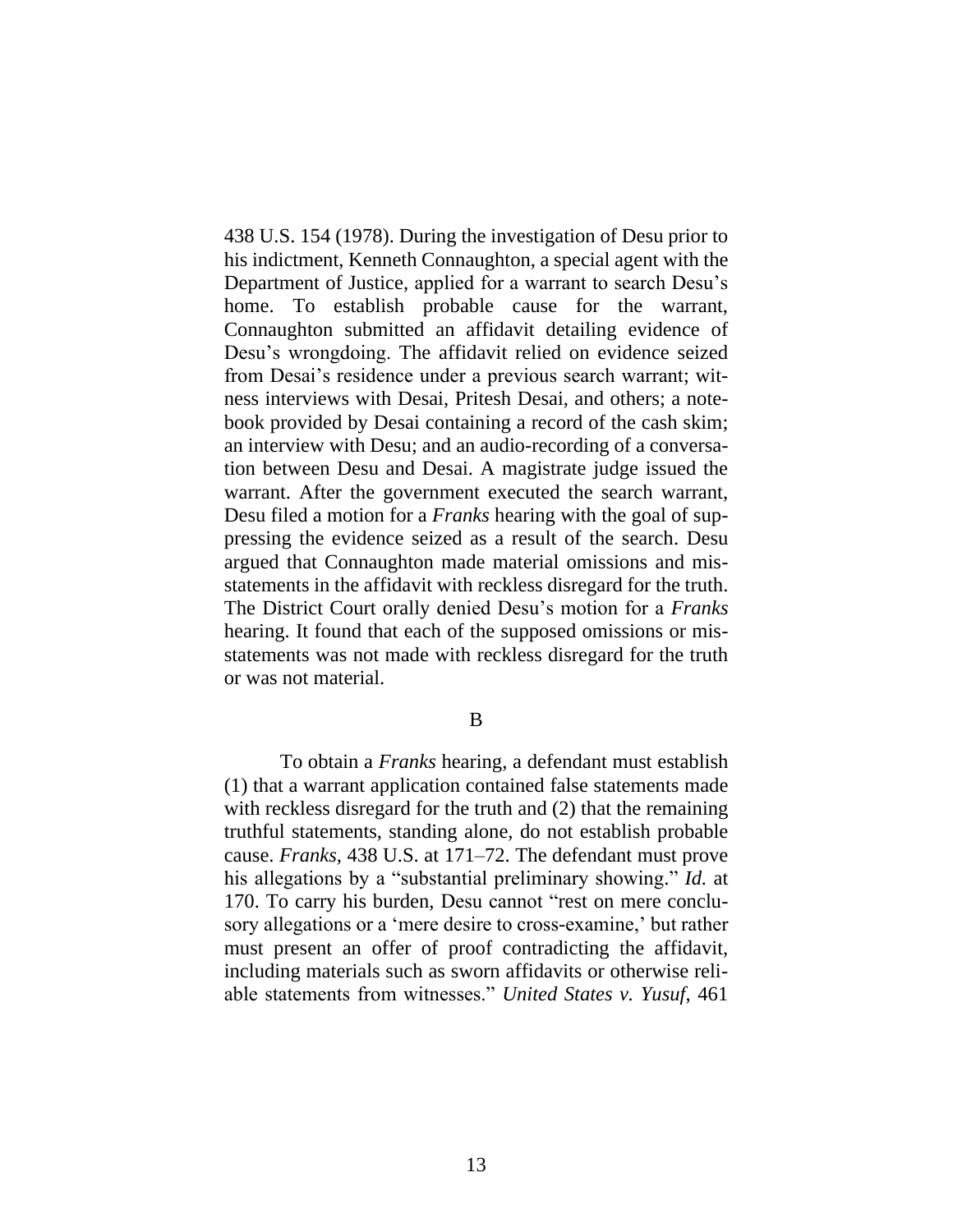F.3d 374, 383 n.8 (3d Cir. 2006) (quoting *Franks*, 438 U.S. at 171). If a defendant succeeds in obtaining a hearing, he must then prove the allegations by a "preponderance of the evidence" at the hearing itself in order for a judge to suppress evidence obtained as a result of the warrant. *Franks*, 438 U.S. at 156.

We categorize false statements as "omissions" or "assertions." "[O]missions are made with reckless disregard for the truth when an officer recklessly omits facts that any reasonable person would know that a judge would want to know." *Wilson v. Russo*, 212 F.3d 781, 783 (3d Cir. 2000). "[A]ssertions are made with reckless disregard for the truth when an officer has obvious reasons to doubt the truth of what he or she is asserting." *Id.*

We have previously declined to say what standard of review applies to a denial of a motion for a *Franks* hearing. *See, e.g.*, *United States v. Pavulak*, 700 F.3d 651, 665–66 (3d Cir. 2012). Nonetheless, our precedent implicitly provides an answer to this question. Two different lines of cases provide our standard of review for the two elements a defendant must establish to obtain a *Franks* hearing: (1) whether a warrant application contains false statements made with reckless disregard for the truth and (2) whether the remaining truthful statements could establish probable cause by themselves.

Regarding the first element, we have held that "a district court's resolution of the question whether a particular false statement in a warrant affidavit was made with reckless disregard for the truth is subject to reversal only upon a finding of clear error." *United States v. Brown*, 631 F.3d 638, 642 (3d Cir.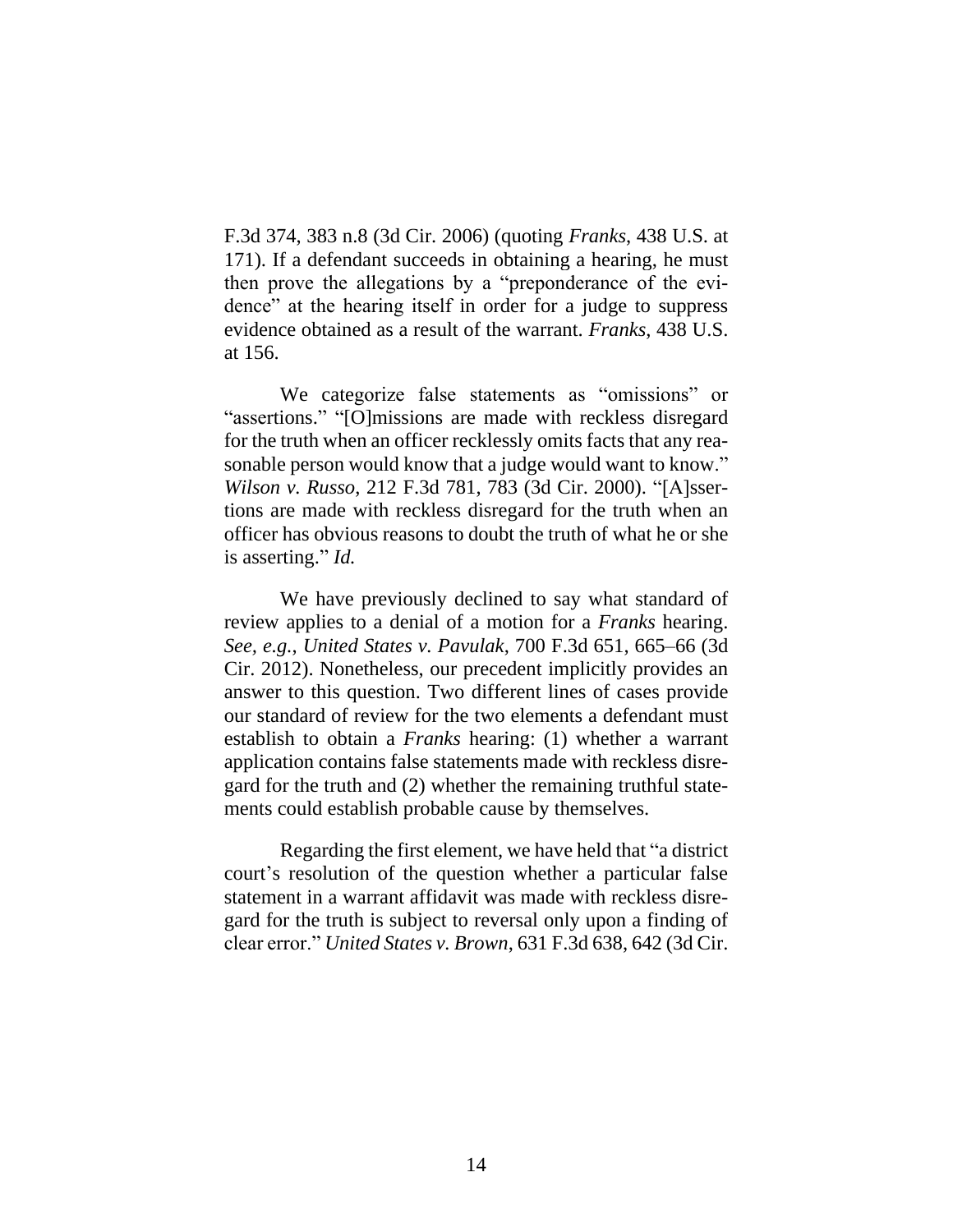2011).<sup>4</sup> Additionally, our precedent reviewing lower court probable cause determinations provides our standard of review for the second element. As explained in *United States v. Stearn*, a magistrate judge determines that probable cause exists before issuing a warrant. 597 F.3d 540, 554 (3d Cir. 2010). When a defendant files a motion to suppress evidence, a district court ensures that "a substantial basis" existed for the magistrate judge's probable cause determination. *Id.* (quoting *Illinois v. Gates*, 462 U.S. 213, 238 (1983)). We then review de novo the district court's review of the magistrate judge. *Id.*

Taken together, our precedent reveals the standard of review we should apply to a district court's denial of a motion for a *Franks* hearing. We review for clear error a district court's determination regarding whether false statements in a warrant application were made with reckless disregard for the truth. Next, after putting aside any false statements made with reckless disregard for the truth, we review de novo a district court's substantial-basis review of a magistrate judge's probable cause determination.

Desu provided eighteen examples of Connaughton's allegedly material omissions or false assertions in the affidavit.

<sup>4</sup> *Brown* adopted clear-error review of the reckless-disregard element on an appeal from a suppression order produced after a *Franks* hearing. *Brown*, 631 F.3d at 641. Desu appeals from a denial of a motion for a *Franks* hearing. But the question of whether an affiant acted with reckless disregard for the truth is the same at both the motion stage and the hearing stage of *Franks*. Only the burden of proof changes from a "substantial preliminary showing" at the motion stage to a "preponderance of the evidence" at the hearing stage. *Franks*, 438 U.S. at 155– 56.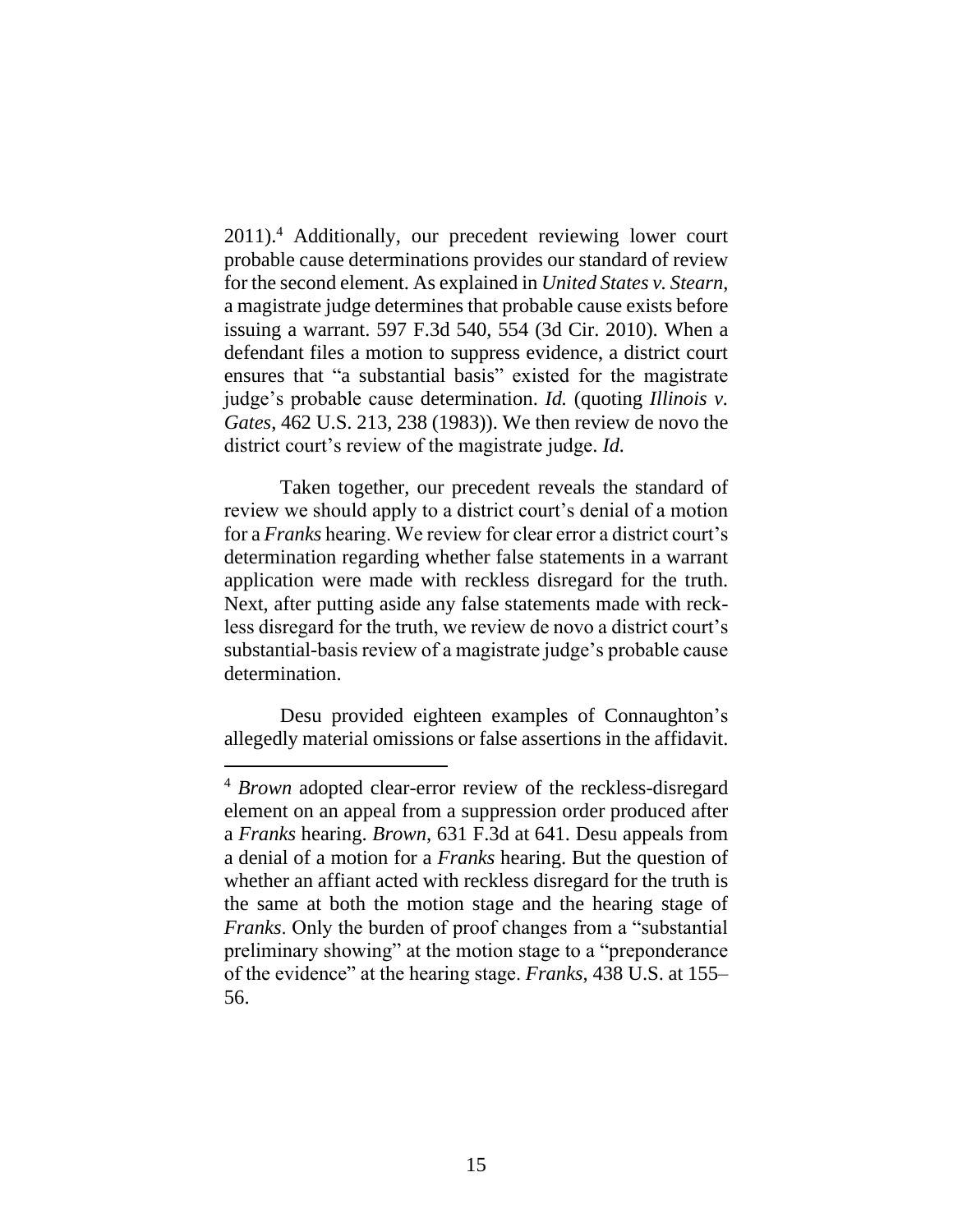But the District Court did not clearly err in finding that Connaughton did not act with reckless disregard for the truth when he made these supposedly material omissions and false assertions. For ease of reference, we will discuss the examples using the number given to each by Desu in his briefing before the District Court. Further, we will group the examples into four categories and address each category in turn.

1

Examples #4, #5, #6, #8, #9, #12, #13, #14, and #15 do not qualify as omissions because they were not "facts that any reasonable person would know that a judge would want to know." *Wilson*, 212 F.3d at 783. At Example #4, Desu faults Connaughton for failing to mention that Desai "had approximately \$2.1 million at various financial institutions . . . which far exceeded the approximately \$750,000 in cash that the affidavit asserted [Desai] skimmed from [Heights Pharmacy]." App. 113. Examples #14 and #15 essentially repeat Example #4. That Desai had more money in her bank accounts than she allegedly skimmed from Heights Pharmacy does not contradict the claim that the cash-skimming scheme existed. A judge would not want to know about an irrelevant, additional sum of Desai's money in order to determine whether probable cause existed to search Desu's home.

Example #5 states that the "affidavit omitted the fact that the FBI had a motive to pursue the theory that [Desai] and [Pritesh Desai]'s cash came from [Heights Pharmacy] rather than from a source related to [Pritesh Desai]'s work as an FBI Special Agent." App. 113. Desu then describes how Pritesh Desai allegedly laundered the skimmed cash through cash transactions with his co-workers at the FBI. Example #6 elaborates on Example #5. That Pritesh Desai may have laundered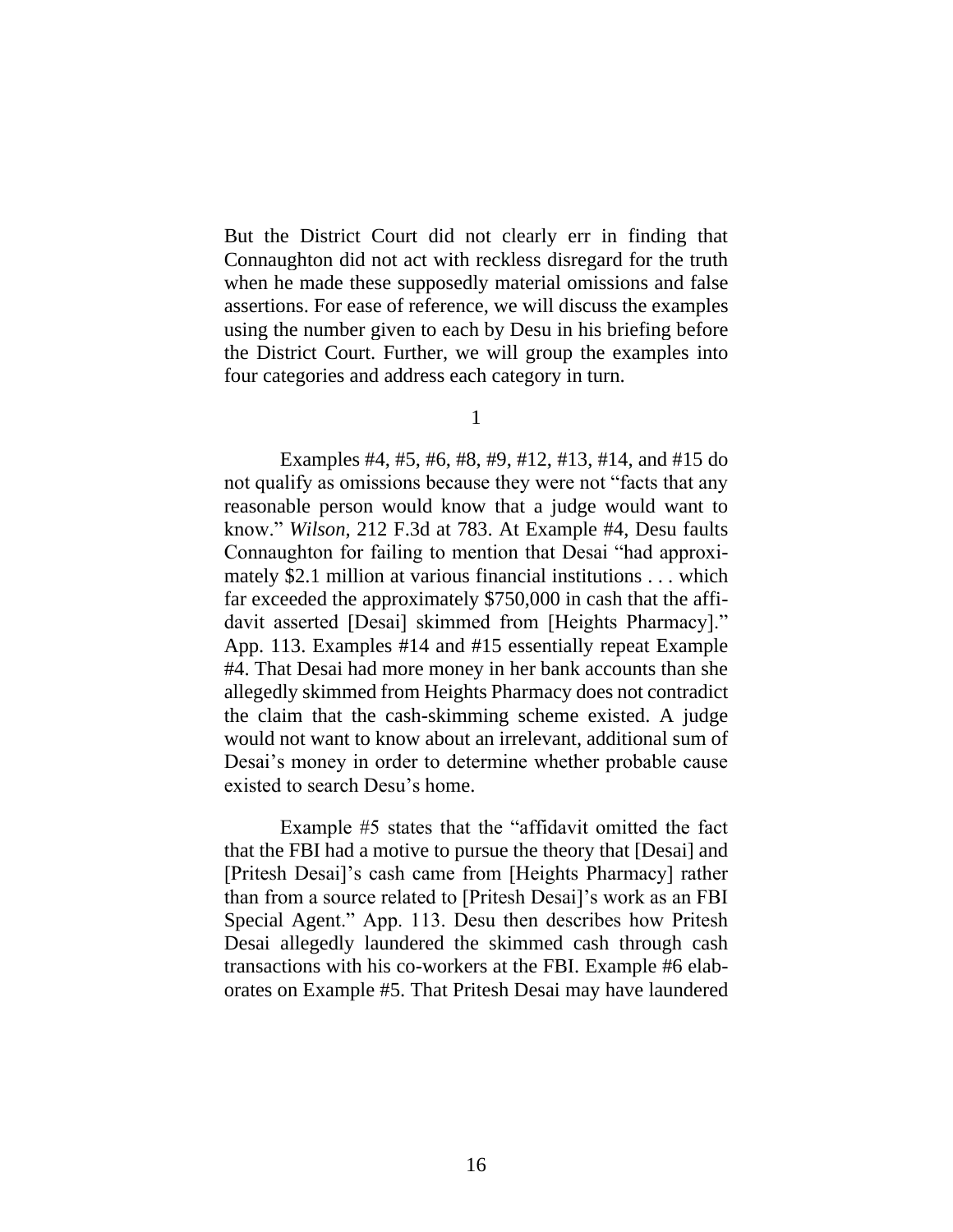some of the couple's cash through his co-workers does not reveal that another "source" existed for the cash which the FBI had a "motive" to cover up. If anything, the evidence of money laundering reinforces the veracity of the affidavit. Examples #8, #9, #12, and #13 discuss irrelevant information that has nothing to do with the cash-skim scheme described in the affidavit. For example, the motion points out that the accountant for Heights Pharmacy accidentally recorded an intercompany transfer as revenue during one year of the scheme. This accounting error has nothing to do with whether Desu skimmed cash.

2

At Examples #1, #7, and #16, Desu blames Connaughton for omitting the fact that the Desais "faced numerous other potential charges" besides the *Klein* conspiracy to which Desai and Pritesh Desai pleaded guilty. App. 110–11. Connaughton also omitted the fact that the government agreed to make a departure motion for substantial assistance at the Desais' sentencing. These omissions allegedly made it appear that the Desais did not have a motivation to lie to obtain a better result for their own criminal cases. The affidavit and its supporting documents, however, described the Desais' wrongdoing in detail, including their false statements, structuring, and money laundering. A court reviewing the affidavit would understand the full extent of the Desais' motivation to lie.

3

For Examples #2, #3, and #10, Desu claims Connaughton falsely stated that Desu pocketed undeposited cash earnings even though Desu and Desai spent cash on lot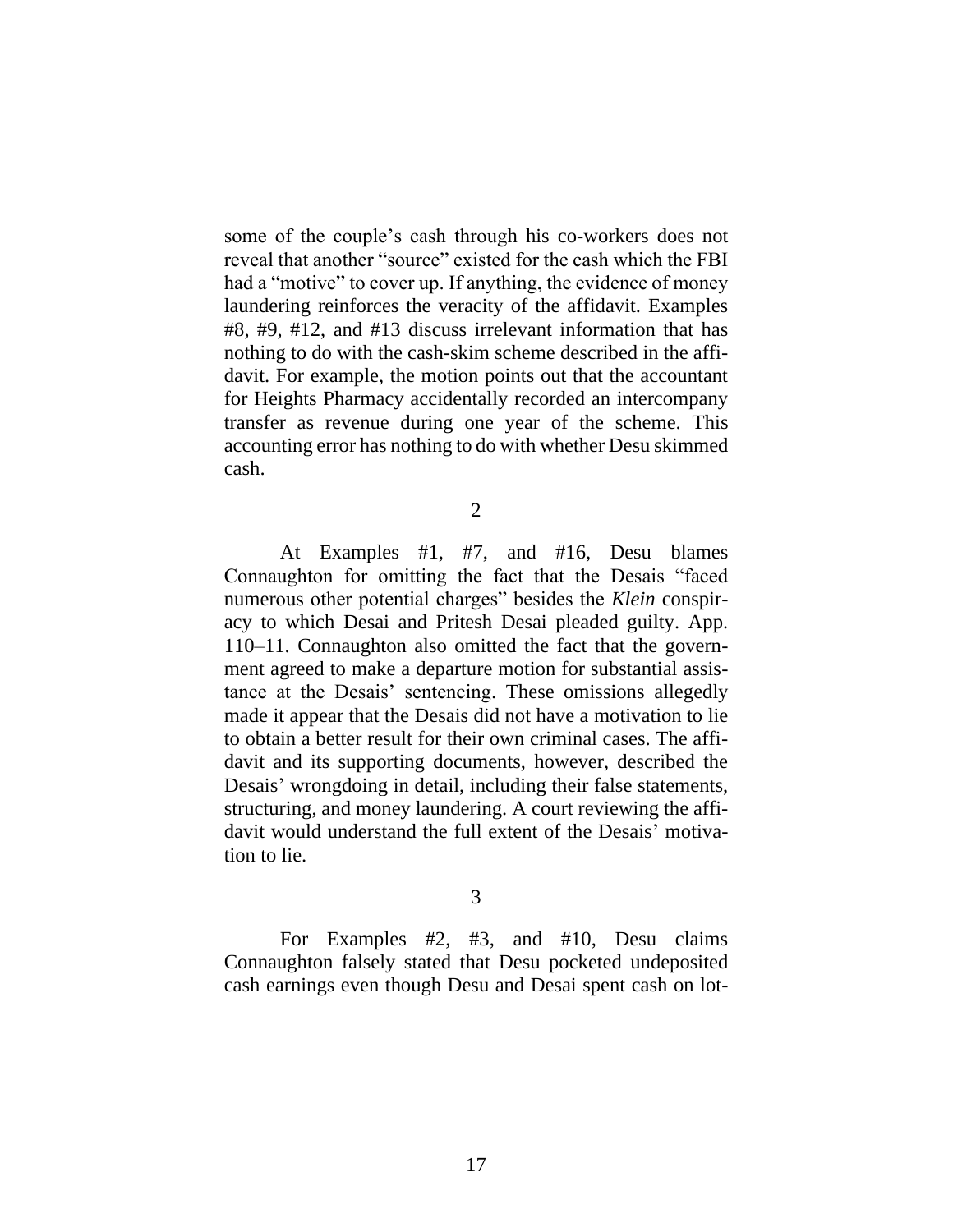tery payouts, petty expenses, and Desai's salary. Rather than underreporting revenue by pocketing cash, Desu asserts that they were spending the cash to run the pharmacy. Even assuming Desu and Desai spent some cash on lottery payouts, petty expenses, and Desai's salary, they could have also pocketed additional cash as alleged in the affidavit. As the District Court noted, Desu's accusations showed a "mere desire to crossexamine," rather than demonstrating Connaughton made a false assertion. *Yusuf*, 461 F.3d at 383 n.8 (internal quotation marks omitted) (quoting *Franks*, 438 U.S. at 171).

4

At Examples #11, #17, and #18, Desu complains of the affidavit's misstatement of some of the numbers from the notebook Desai used to record the cash skim at Heights Pharmacy and a misquote of Desu from the audio recording between him and Desai. The District Court did not clearly err in finding these errors to be immaterial and not made with reckless disregard for the truth. App. 7.

#### VI

#### A

For his fifth argument, Desu complains that the government constructively amended the indictment. Desu states that the grand jury indicted him for "conspiring to defraud the IRS, and for aiding and assisting in filing false tax returns, by allegedly understating the '*net business income*' of Heights Pharmacy and Arthur Avenue Pharmacy . . ., but the government's evidence [at trial] focused on the Pharmacies' unaccounted-for '*gross income*,' thereby constructively amending the Indictment." Appellant's Br. 56. He elaborates that the gov-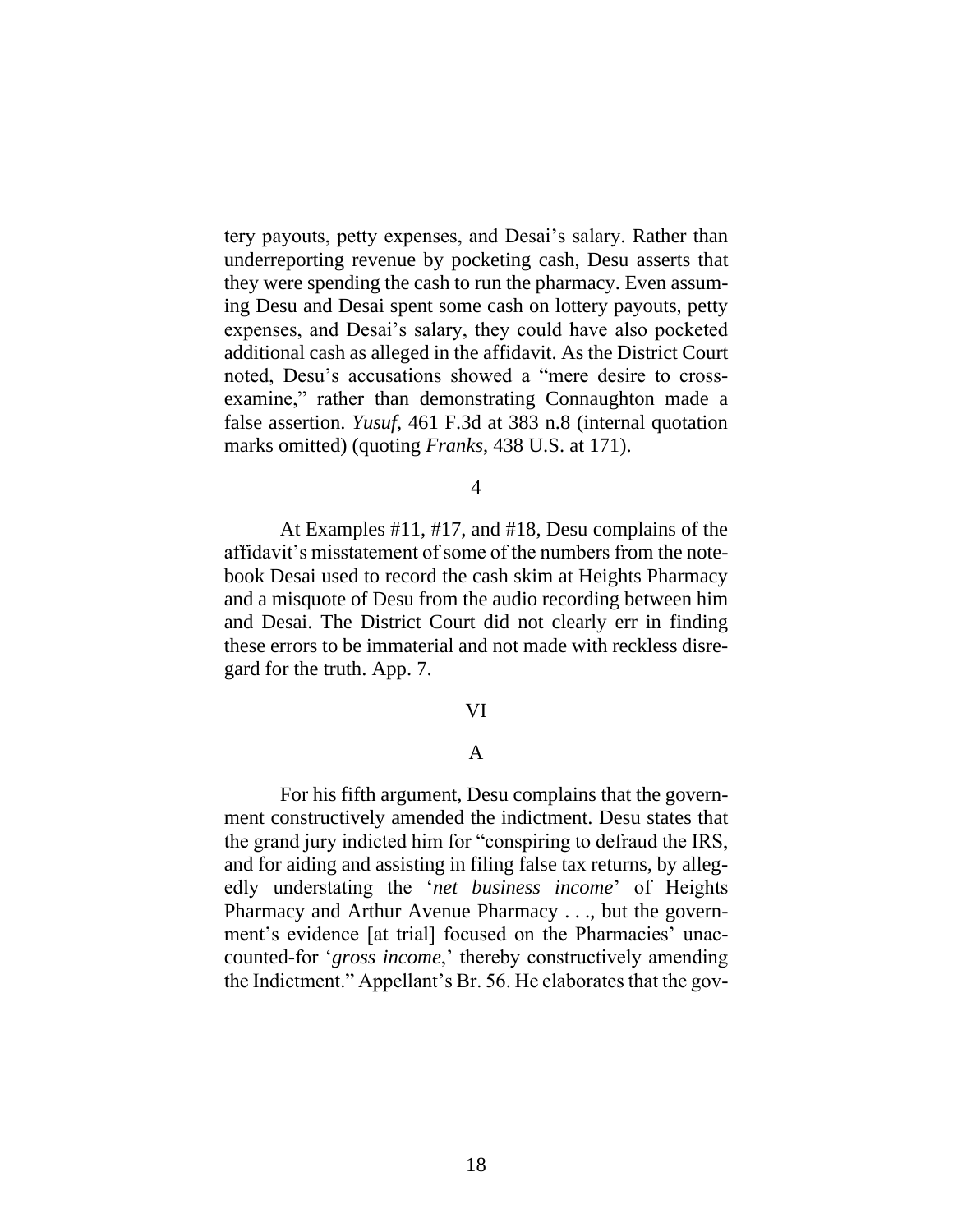ernment convicted him of understating "gross income" (i.e., revenue) when the grand jury indicted him for understating "net business income" (i.e., profit).

According to Desu, the government could not convict of him of underreporting net business income as charged in the indictment. Any underreporting of revenue via the cash skim came with an equivalent underreporting of expenses since the cash would have been deducted as part of Desu's and Desai's salaries. Thus, net business income would remain unchanged with or without the unreported cash earnings. Faced with this problem, the government shifted course from the indictment and convicted Desu for understating revenue, only the first half of the net-business-income equation.

B

The government constructively amends an indictment when "the evidence and jury instructions at trial modify essential terms of the charged offense in such a way that there is a substantial likelihood that the jury may have convicted the defendant for an offense differing from the offense the indictment returned by the grand jury actually charged." *United States v. Vosburgh*, 602 F.3d 512, 532 (3d Cir. 2010) (internal quotation marks omitted) (quoting *United States v. Daraio*, 445 F.3d 253, 259–60 (3d Cir. 2006)). We exercise de novo review "over properly preserved claims of constructive amendment or variance." *Id.* at 531.

The language in the indictment demonstrates that the government did not constructively amend it. As the indictment explained, "An S Corporation's net business income as reported on IRS Form 1120S [is] determined by subtracting its total deductions from its total income." App. 92–93. For the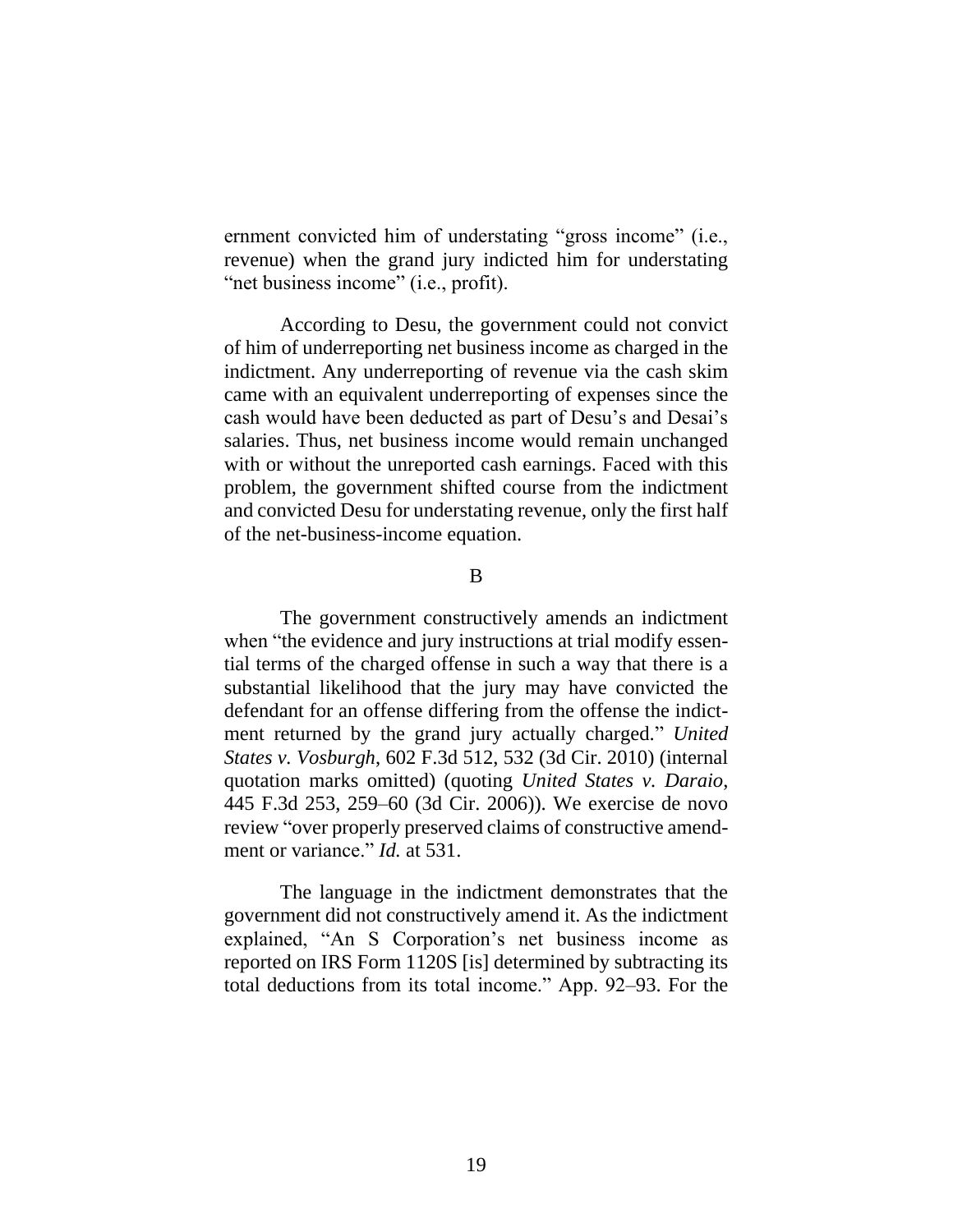Heights Pharmacy scheme, the indictment alleged that Desu impeded the IRS's ability to "ascertain, compute, assess, and collect income taxes," by "the skimming of cash . . . obtained from the operation of Heights Pharmacy." App. 94–95. Thus, Desu filed a corporate tax return that "did not report the correct amount of net business income received" because the return did not contain the correct amount of cash revenue. App. 99. The indictment repeated the same allegations for Desu's conspiracy with Pujara. The indictment reads exactly how Desu describes the government's theory at trial: Desu understated his revenue by skimming cash, thus leading to an understatement of net business income.<sup>5</sup>

#### VII

In his final argument, Desu says that the District Court erred at sentencing when calculating the total tax loss the government suffered. He argues that the District Court failed to reduce the tax loss by certain "unclaimed deductions at the Pharmacies' S Corporation level." Appellant's Br. 60. The District Court also failed to reduce the tax loss by items accidentally recorded as revenue by Desu's accountants. These exclusions included intercompany transfers and a shareholder loan repayment.

The Sentencing Guidelines commentary concerning the calculation of tax losses provides, "[T]he court should account

<sup>&</sup>lt;sup>5</sup> In the alternative, Desu complains that the District Court erred in refusing to use his curative proposed jury instruction to "only consider evidence of net business income." App. 170. Since the indictment alleged the conduct that the government proved at trial, the District Court did not need to cure any error with Desu's proposed jury instruction.